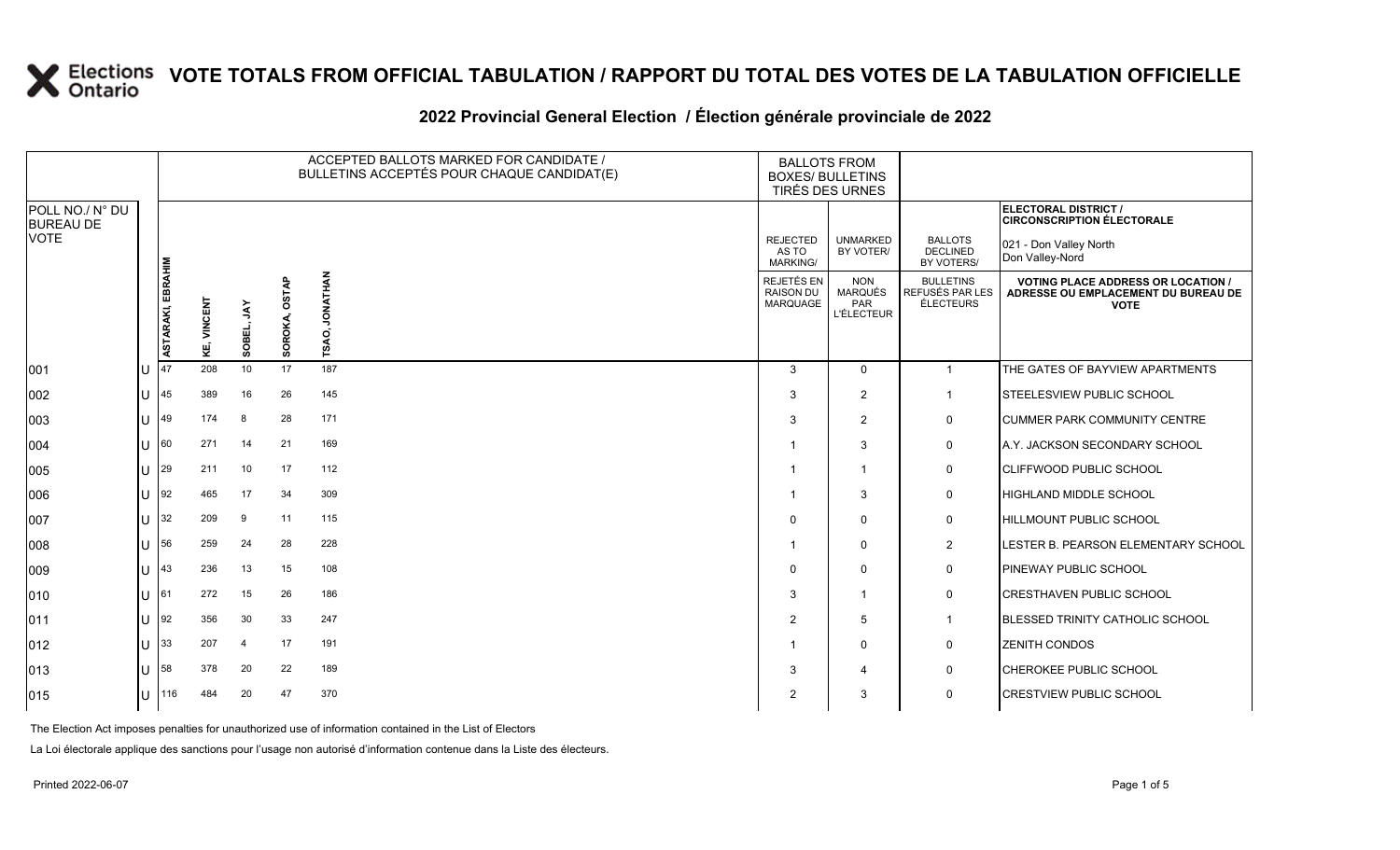### **2022 Provincial General Election / Élection générale provinciale de 2022**

|                                     |      |                          |                    |                |                  | ACCEPTED BALLOTS MARKED FOR CANDIDATE /<br><b>BALLOTS FROM</b><br>BULLETINS ACCEPTÉS POUR CHAQUE CANDIDAT(E)<br><b>BOXES/ BULLETINS</b><br>TIRÉS DES URNES |                                            |                                                   |                                                  |                                                                                                 |
|-------------------------------------|------|--------------------------|--------------------|----------------|------------------|------------------------------------------------------------------------------------------------------------------------------------------------------------|--------------------------------------------|---------------------------------------------------|--------------------------------------------------|-------------------------------------------------------------------------------------------------|
| POLL NO./ N° DU<br><b>BUREAU DE</b> |      |                          |                    |                |                  |                                                                                                                                                            |                                            |                                                   |                                                  | ELECTORAL DISTRICT /<br><b>CIRCONSCRIPTION ÉLECTORALE</b>                                       |
| <b>VOTE</b>                         |      |                          |                    |                |                  |                                                                                                                                                            | <b>REJECTED</b><br>AS TO<br>MARKING/       | <b>UNMARKED</b><br>BY VOTER/                      | <b>BALLOTS</b><br><b>DECLINED</b><br>BY VOTERS/  | 021 - Don Valley North<br>Don Valley-Nord                                                       |
|                                     |      | <b>ASTARAKI, EBRAHIM</b> | <b>KE, VINCENT</b> | YAL<br>SOBEL   | OSTAP<br>SOROKA, | <b>JONATHAN</b><br>õ<br>TSA                                                                                                                                | REJETÉS EN<br><b>RAISON DU</b><br>MARQUAGE | <b>NON</b><br><b>MARQUÉS</b><br>PAR<br>L'ÉLECTEUR | <b>BULLETINS</b><br>REFUSÉS PAR LES<br>ÉLECTEURS | <b>VOTING PLACE ADDRESS OR LOCATION /</b><br>ADRESSE OU EMPLACEMENT DU BUREAU DE<br><b>VOTE</b> |
| 016                                 | ΙU   | 30                       | 201                | 6              | 6                | 138                                                                                                                                                        | -1                                         | $\mathbf 0$                                       | $\overline{1}$                                   | SENECA HILL PUBLIC SCHOOL                                                                       |
| 017                                 | lU.  | 70                       | 370                | 8              | 20               | 196                                                                                                                                                        | 3                                          | $\overline{2}$                                    | $\mathsf{O}$                                     | <b>ERNEST PUBLIC SCHOOL</b>                                                                     |
| 018                                 | ΙU   | 52                       | 388                | 30             | 38               | 279                                                                                                                                                        | $\overline{2}$                             | 2                                                 | 0                                                | <b>BAYVIEW MIDDLE SCHOOL</b>                                                                    |
| 019                                 | U 31 |                          | 165                | 16             | 11               | 100                                                                                                                                                        |                                            | $\mathbf{0}$                                      | 0                                                | DON VALLEY MIDDLE SCHOOL                                                                        |
| 020                                 | ΙU   | 37                       | 81                 | $\overline{2}$ | 4                | 58                                                                                                                                                         | $\Omega$                                   | $\overline{1}$                                    | $\mathsf{O}$                                     | WOODBINE MIDDLE SCHOOL                                                                          |
| 021                                 | lU.  | 58                       | 226                | 12             | 22               | 177                                                                                                                                                        |                                            | 3                                                 | $\overline{1}$                                   | KINGSLAKE PUBLIC SCHOOL                                                                         |
| 022                                 | IU.  | 32                       | 166                | 12             | 18               | 135                                                                                                                                                        | $\Omega$                                   | $\overline{\mathbf{1}}$                           | $\mathsf{O}$                                     | PLEASANTVIEW COMMUNITY CENTRE                                                                   |
| 023                                 | ΙU   | 82                       | 129                | 18             | 21               | 143                                                                                                                                                        | $\Omega$                                   | $\overline{\mathbf{1}}$                           | $\mathbf 0$                                      | LOBLAWS BAYVIEW VILLAGE-COOKING<br><b>SCHOOL</b>                                                |
| 024                                 | IU   | 42                       | 80                 | 10             | 6                | 98                                                                                                                                                         | $\Omega$                                   | $\mathbf 0$                                       | $\mathbf 0$                                      | PARKWAY FOREST COMMUNITY CENTRE                                                                 |
| 025                                 | IU.  | 57                       | 258                | 14             | 19               | 169                                                                                                                                                        | 3                                          | 6                                                 | $\mathsf{O}$                                     | <b>ELKHORN PUBLIC SCHOOL</b>                                                                    |
| 026                                 | IU.  | 39                       | 222                | 13             | 22               | 228                                                                                                                                                        | $\Omega$                                   | $\overline{\mathbf{1}}$                           | $\mathsf{O}$                                     | DALLINGTON PUBLIC SCHOOL                                                                        |
| 027                                 | ΙU   | 84                       | 247                | 17             | 19               | 222                                                                                                                                                        |                                            | $\mathbf 0$                                       | $\mathbf 0$                                      | ST. TIMOTHY'S CATHOLIC SCHOOL                                                                   |
| 028                                 | lU.  | 63                       | 140                | 17             | 18               | 142                                                                                                                                                        | $\Omega$                                   | $\overline{\mathbf{1}}$                           | 0                                                | <b>ORIOLE COMMUNITY CENTRE</b>                                                                  |
| 029                                 | IU   | 108                      | 356                | 27             | 33               | 330                                                                                                                                                        | 2                                          | $\overline{2}$                                    | $\mathbf 0$                                      | MUIRHEAD PUBLIC SCHOOL                                                                          |

The Election Act imposes penalties for unauthorized use of information contained in the List of Electors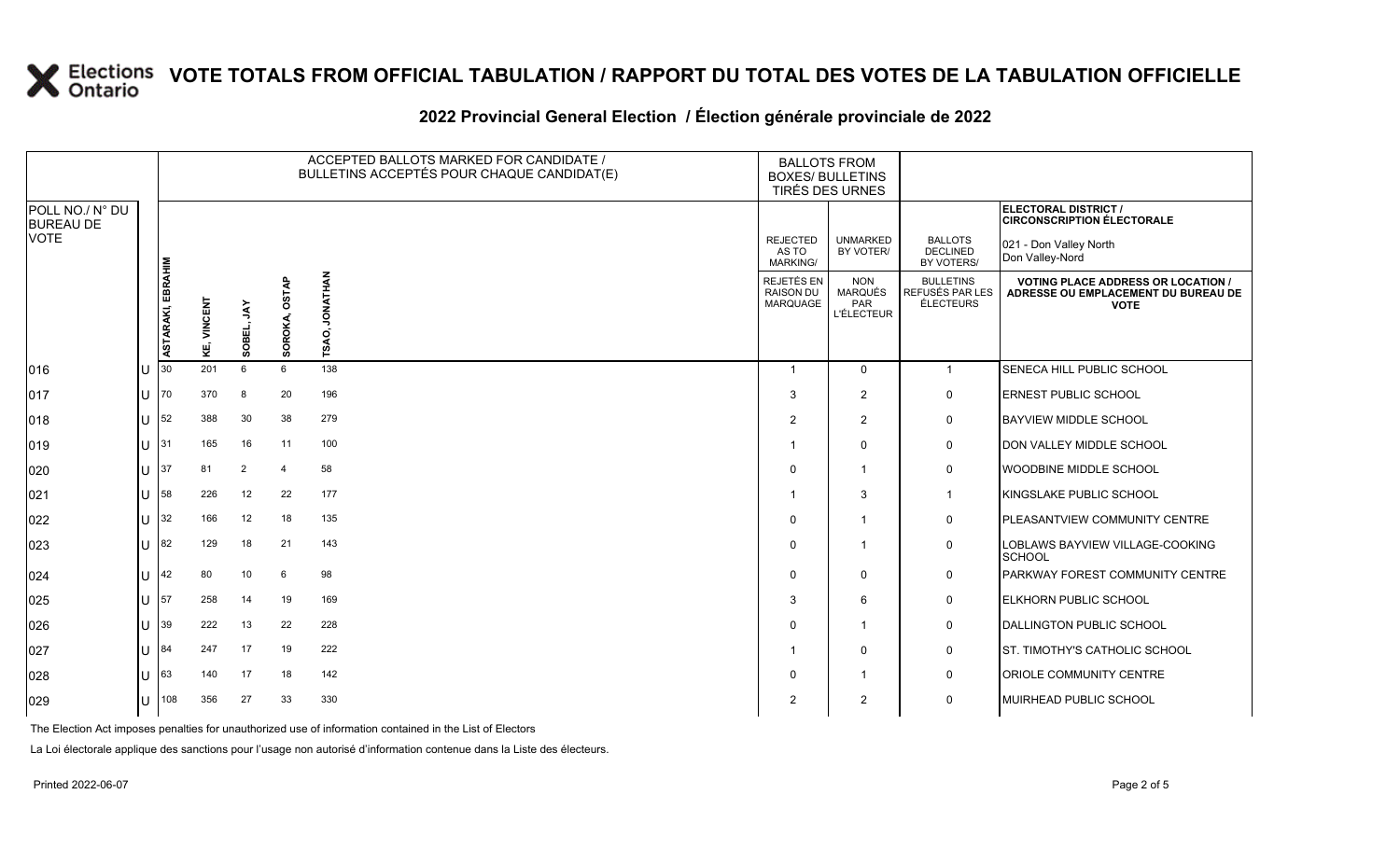### **2022 Provincial General Election / Élection générale provinciale de 2022**

|                                     |     |                          |                    |                          | ACCEPTED BALLOTS MARKED FOR CANDIDATE /<br><b>BALLOTS FROM</b><br>BULLETINS ACCEPTÉS POUR CHAQUE CANDIDAT(E)<br><b>BOXES/ BULLETINS</b><br>TIRÉS DES URNES |                         |                                             |                                                          |                                                         |                                                                                                 |
|-------------------------------------|-----|--------------------------|--------------------|--------------------------|------------------------------------------------------------------------------------------------------------------------------------------------------------|-------------------------|---------------------------------------------|----------------------------------------------------------|---------------------------------------------------------|-------------------------------------------------------------------------------------------------|
| POLL NO./ N° DU<br><b>BUREAU DE</b> |     |                          |                    |                          |                                                                                                                                                            |                         |                                             |                                                          |                                                         | ELECTORAL DISTRICT /<br><b>CIRCONSCRIPTION ÉLECTORALE</b>                                       |
| <b>VOTE</b>                         |     |                          |                    |                          |                                                                                                                                                            |                         | <b>REJECTED</b><br>AS TO<br><b>MARKING/</b> | <b>UNMARKED</b><br>BY VOTER/                             | <b>BALLOTS</b><br><b>DECLINED</b><br>BY VOTERS/         | 021 - Don Valley North<br>Don Valley-Nord                                                       |
|                                     |     | <b>ASTARAKI, EBRAHIM</b> | <b>KE, VINCENT</b> | š<br>SOBEL               | OSTAP<br>SOROKA                                                                                                                                            | <b>JONATHAN</b><br>SAO, | REJETÉS EN<br><b>RAISON DU</b><br>MARQUAGE  | <b>NON</b><br><b>MARQUÉS</b><br>PAR<br><b>L'ÉLECTEUR</b> | <b>BULLETINS</b><br>REFUSÉS PAR LES<br><b>ÉLECTEURS</b> | <b>VOTING PLACE ADDRESS OR LOCATION /</b><br>ADRESSE OU EMPLACEMENT DU BUREAU DE<br><b>VOTE</b> |
| 030                                 | IU  | 73                       | 391                | 16                       | 28                                                                                                                                                         | 275                     | $\Omega$                                    | 3                                                        | $\mathbf 0$                                             | ST. GERALD SEPARATE SCHOOL                                                                      |
| 031                                 | IU. | 51                       | 206                | 13                       | 22                                                                                                                                                         | 173                     | $\Omega$                                    | $\overline{2}$                                           | 0                                                       | NY TOWERS - THE CHRYSLER CONDOS                                                                 |
| 032                                 | lU  | 59                       | 232                | 6                        | 5                                                                                                                                                          | 147                     | $\Omega$                                    | 3                                                        | $\mathbf 0$                                             | ST. GABRIEL PASSIONIST PARISH                                                                   |
| 033                                 | ΙU  | 30                       | 51                 | 3                        | $\overline{7}$                                                                                                                                             | 41                      | $\Omega$                                    | $\mathbf 0$                                              | 0                                                       | <b>DISCOVERY CONDOS</b>                                                                         |
| 034                                 | lU. | 28                       | 82                 | $\overline{4}$           | -3                                                                                                                                                         | 79                      | $\Omega$                                    | $\mathbf 0$                                              | 0                                                       | <b>DISCOVERY CONDOS</b>                                                                         |
| 035                                 | ΙU  | 72                       | 318                | 20                       | 32                                                                                                                                                         | 283                     | $\Omega$                                    | -1                                                       | $\overline{2}$                                          | SHAUGHNESSY PUBLIC SCHOOL                                                                       |
| 036                                 | lU  | 166                      | 436                | 30                       | 54                                                                                                                                                         | 511                     | 2                                           | 5                                                        | 0                                                       | FOREST MANOR PUBLIC SCHOOL                                                                      |
| 400                                 | IU. | 15                       | 103                | $\overline{2}$           | 3                                                                                                                                                          | 49                      | $\Omega$                                    | $\mathbf{0}$                                             | 0                                                       | <b>PALACE GATE CONDOS</b>                                                                       |
| 401A                                | IU. | 15                       | 90                 | -1                       | -3                                                                                                                                                         | 52                      | 2                                           | $\mathbf 0$                                              | 0                                                       | THE EXCELLENCE CONDOS                                                                           |
| 401B                                | IU. |                          | 107                | 5                        | $\overline{2}$                                                                                                                                             | 45                      | 2                                           | $\mathbf 0$                                              | $\overline{1}$                                          | THE EXCELLENCE CONDOS                                                                           |
| 402                                 | ΙU  | 11                       | 75                 | $\overline{\phantom{a}}$ | 17                                                                                                                                                         | 67                      | $\Omega$                                    | $\mathbf 0$                                              | 0                                                       | HIGHPOINT POINT CONDOS                                                                          |
| 403A                                | ΙU  | 19                       | 105                | $\overline{2}$           |                                                                                                                                                            | 87                      | $\Omega$                                    | $\mathbf 0$                                              | 0                                                       | <b>SKYMARK TWO CONDOS YCC 473</b>                                                               |
| 403B                                | lU  | 12                       | 99                 | $\overline{\mathbf{1}}$  | -8                                                                                                                                                         | 74                      | $\Omega$                                    | $\overline{1}$                                           | $\mathbf 0$                                             | <b>SKYMARK TWO CONDOS YCC 473</b>                                                               |
| 404                                 | lU. | 11                       | 47                 | 4                        | 3                                                                                                                                                          | 48                      |                                             | $\mathbf 0$                                              | 0                                                       | ARC CONDOS                                                                                      |

The Election Act imposes penalties for unauthorized use of information contained in the List of Electors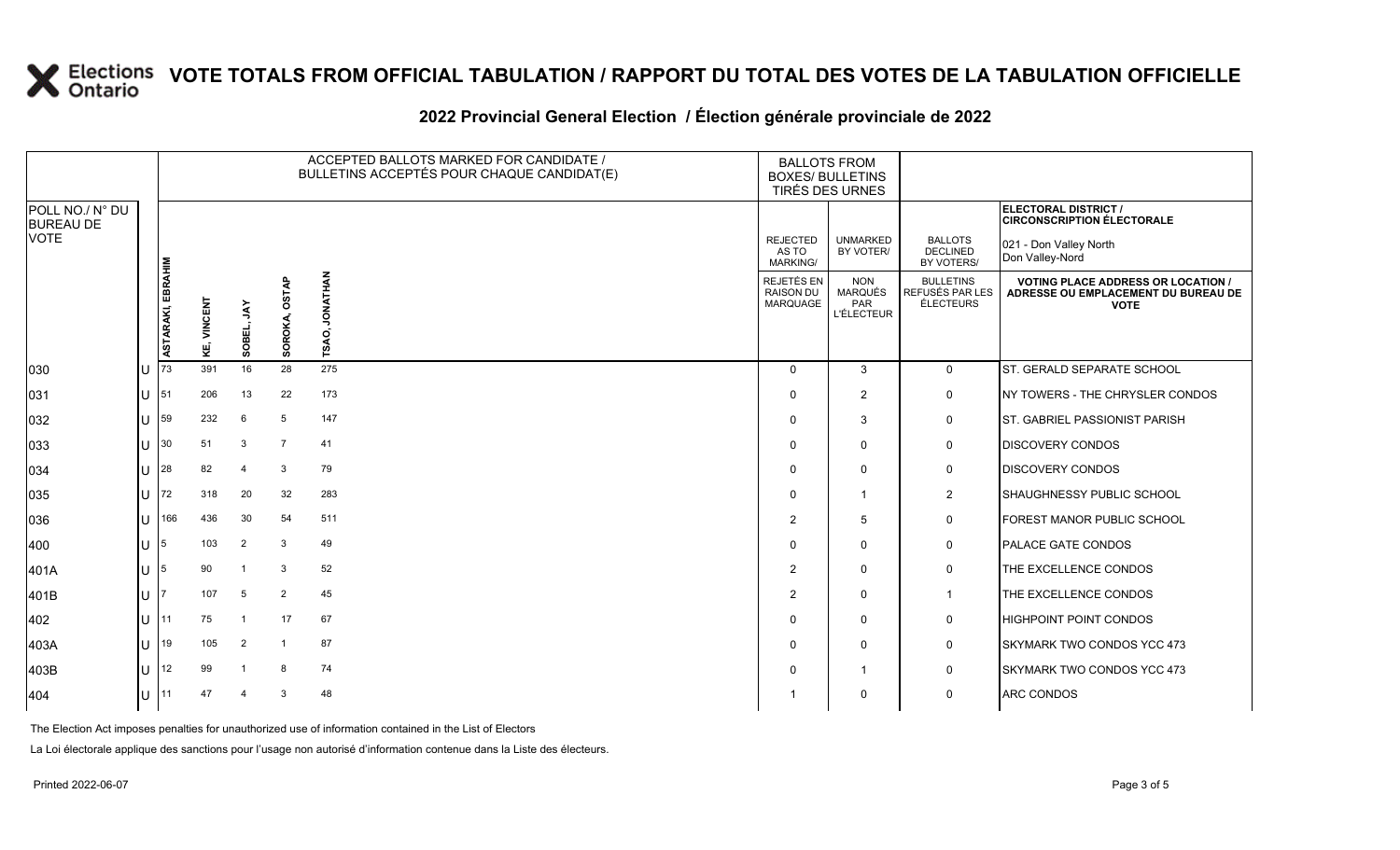### **2022 Provincial General Election / Élection générale provinciale de 2022**

|                                     |       |                   |                    |                |                  | ACCEPTED BALLOTS MARKED FOR CANDIDATE /<br>BULLETINS ACCEPTÉS POUR CHAQUE CANDIDAT(E) | <b>BALLOTS FROM</b><br><b>BOXES/ BULLETINS</b><br>TIRÉS DES URNES |                                                          |                                                  |                                                                                                 |
|-------------------------------------|-------|-------------------|--------------------|----------------|------------------|---------------------------------------------------------------------------------------|-------------------------------------------------------------------|----------------------------------------------------------|--------------------------------------------------|-------------------------------------------------------------------------------------------------|
| POLL NO./ N° DU<br><b>BUREAU DE</b> |       |                   |                    |                |                  |                                                                                       |                                                                   |                                                          |                                                  | ELECTORAL DISTRICT /<br><b>CIRCONSCRIPTION ÉLECTORALE</b>                                       |
| VOTE                                |       |                   |                    |                |                  |                                                                                       | <b>REJECTED</b><br>AS TO<br>MARKING/                              | <b>UNMARKED</b><br>BY VOTER/                             | <b>BALLOTS</b><br><b>DECLINED</b><br>BY VOTERS/  | 021 - Don Valley North<br>Don Valley-Nord                                                       |
|                                     |       | ASTARAKI, EBRAHIM | <b>KE, VINCENT</b> | ΧÁΓ<br>SOBEL,  | OSTAP<br>SOROKA, | <b>JONATHAN</b><br>TSAO,                                                              | REJETÉS EN<br><b>RAISON DU</b><br>MARQUAGE                        | <b>NON</b><br><b>MARQUÉS</b><br>PAR<br><b>L'ÉLECTEUR</b> | <b>BULLETINS</b><br>REFUSÉS PAR LES<br>ÉLECTEURS | <b>VOTING PLACE ADDRESS OR LOCATION /</b><br>ADRESSE OU EMPLACEMENT DU BUREAU DE<br><b>VOTE</b> |
| 405                                 |       | 30                | 47                 | 2              | 9                | 54                                                                                    | 3                                                                 | $\Omega$                                                 | $\overline{0}$                                   | BAYVIEW VILLAGE PLACE AT 644 SHEPPARD                                                           |
| 406                                 |       |                   | 38                 | $\mathbf 0$    | $\overline{1}$   | 23                                                                                    | -1                                                                | $\Omega$                                                 | $\mathbf 0$                                      | ST. GABRIEL TERRACES CONDOS                                                                     |
| 407                                 |       | 15                | 41                 | $\overline{2}$ | 8                | 37                                                                                    | $\Omega$                                                          | $\Omega$                                                 | 0                                                | ROCKEFELLER ON BAYVIEW CONDOS                                                                   |
| 408                                 | U     | 15                | 64                 | $\overline{1}$ | 9                | 49                                                                                    | $\Omega$                                                          | $\Omega$                                                 | 0                                                | <b>EMPIRE CONDOS</b>                                                                            |
| 409                                 |       |                   | 29                 | $\mathbf{3}$   | $\overline{1}$   | 30                                                                                    | $\Omega$                                                          | $\mathbf 0$                                              | 0                                                | THE BAYVIEW CONDOS                                                                              |
| 410                                 |       | 14                | 63                 | $\overline{1}$ | $\overline{2}$   | 67                                                                                    | $\Omega$                                                          | $\Omega$                                                 | $\mathbf 0$                                      | <b>ARIA CONDOMINIUMS</b>                                                                        |
| 411                                 | $U$ : | 14                | 71                 | $\overline{1}$ | 3                | 53                                                                                    | 4                                                                 | $\Omega$                                                 | 0                                                | <b>ARIA CONDOMINIUMS</b>                                                                        |
| 412                                 |       | $11$ 20           | 32                 | $\overline{1}$ |                  | 44                                                                                    | 2                                                                 | $\Omega$                                                 | $\mathbf{1}$                                     | HAROLD GREEN APARTEMENTS                                                                        |
| 413A                                | U     | 23                | 57                 | $\overline{1}$ | 8                | 60                                                                                    | -1                                                                | $\Omega$                                                 | $\mathbf 0$                                      | LEGACY AT HERON'S HILL CONDOS                                                                   |
| 413B                                | U     | 13                | 47                 | -1             | 5                | 39                                                                                    | $\Omega$                                                          | 8                                                        | 0                                                | LEGACY AT HERON'S HILL CONDOS                                                                   |
| 700                                 | U     |                   | 7                  | $\mathbf 0$    | $\overline{1}$   | 6                                                                                     | $\Omega$                                                          | $\Omega$                                                 | $\mathbf 0$                                      | CHARTWELL GIBSON RETIREMENT<br><b>RESIDENCES</b>                                                |
| 701                                 |       | $U$ 111           | 65                 | $\overline{1}$ | $\overline{4}$   | 26                                                                                    | -1                                                                | $\overline{1}$                                           | $\mathbf 0$                                      | <b>CLIFFWOOD MANOR APARTMENTS</b>                                                               |
| 702                                 |       | I 17              | 11                 | $\mathbf 0$    | 3                | 26                                                                                    | 2                                                                 | $\Omega$                                                 | $\mathbf{1}$                                     | <b>EXTENDICARE BAYVIEW</b>                                                                      |
| 703                                 |       | 16.               | 43                 | -5             | 6                | 39                                                                                    | $\Omega$                                                          | $\mathbf{0}$                                             | 0                                                | <b>SENECA TOWERS</b>                                                                            |

The Election Act imposes penalties for unauthorized use of information contained in the List of Electors